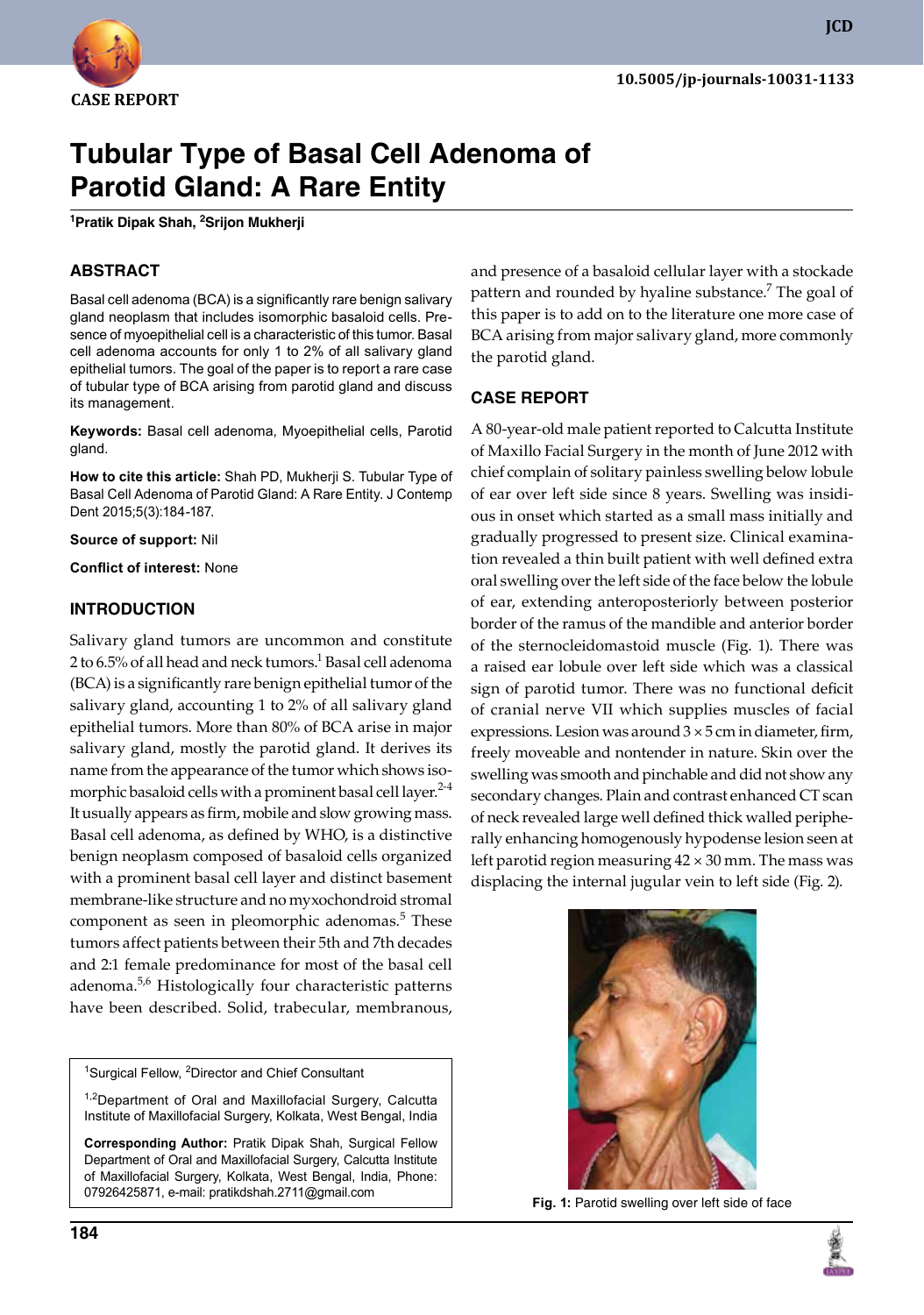Patient was undertaken for surgical resection of total parotid gland of left side. Skin incision was placed anterior to the ear, continued downward past the tragus, curved back under the ear and finally turned downwards to descend along the sternocleidomastoid muscle (Fig. 3) The anterior flap was created superficial to the parotid fascia to afford access to the appropriate dissection plane. Vertically-oriented blunt dissection was performed to minimize the risk of injury to the distal branches of the facial nerve. The face was observed for muscle twitch. The flap was raised until the anterior border of the parotid gland. The posterioinferior incision in the neck crease was deepened, exposing and then dividing the platysma. Careful dissection was performed to define the relationship of the parotid tail to the anterior border of the sternocleidomastoid muscle. The parotid tail was dissected away from the sternocleidomastoid. Vertical traction was applied to the gland surface to facilitate exposure (Fig. 4). Large deep lobe with tumor was excised first with facial nerve above (Figs 5 and 6). Next facial nerve was skeletonized and thus superficial parotid lobe was



**Fig. 2:** Computed tomography showing large well defined hypodense swelling over left parotid region

freed and excised (Figs 7 to 9). One small buccal branch was divided and later anastomosed with prolene 8-0. Hemostasis was achieved and drain was inserted. Parotid fascia was closed using vicryl 3-0 and skin closure was performed using ethilon 4-0.

Histopathology revealed capsulated lesion containing strands and tubules of small darkly stained epithelial cells with scanty cytoplasm. The tubules had an epithelial cells and a mantle layer of myoepithelial cells. The overall histopathological features of specimens were suggestive of tubular type of basal cell adenoma (Fig. 10).

#### **Discussion**

Basal cell adenoma is a rare, benign epithelial neoplasm of salivary gland which was first described by Kleinsasser and Klein in 1967 and placed in the old WHO classification under monomorphic adenomas.<sup>8</sup> In 1983 Gardner and Daley were the first authors who made the distinction between basal cell adenoma and canalicular adenoma. However, since 1991, according to the 'Salivary Glands Tumors Histological Classification' of the World Health



**Fig. 3:** Standard parotidectomy incision



**Fig. 4:** Vertical traction applied to gland to facilitate exposure **Fig. 5:** Tumor involving deep lobe of parotid gland



*Journal of Contemporary Dentistry, September-December 2015;5(3):184-187* **185**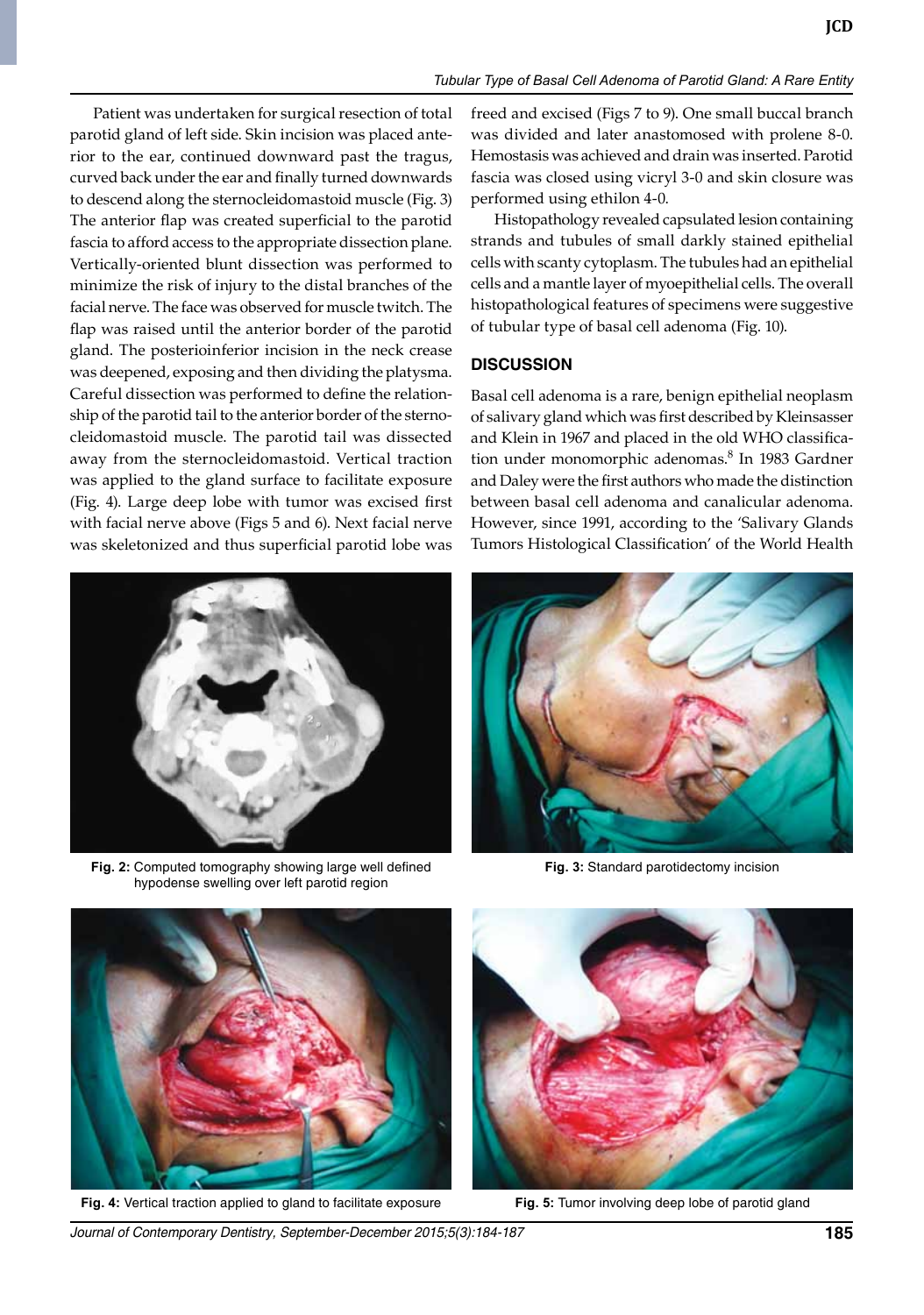#### *Pratik Dipak Shah, Srijon Mukherji*

Organization, the name of this lesion was changed to basal cell adenoma, excluding the word 'monomorphic'.<sup>9</sup> According to literature, malignant transformation occurs in 4.3% of BCA.10 Basal cell adenoma frequently occurs in people of over 50 years of age as a unilateral tumor

with a well-circumscribed round or oval appearance. A painless, slowly enlarging mass is the most common clinical symptom. Basal cell adenoma tumors are usually smaller than 3 cm. In the present patient, the site of occurrence, past history, age and sex were compatible





**Fig. 6:** Deep lobe tumor excised **Fig. 7:** Facial nerve skeletonization



**Fig. 8:** Preservation of facial nerve after excising superficial and deep lobe of parotid gland



**Fig. 9:** Excised specimens of superficial and deep lobe tumor of parotid gland



**Fig. 10:** Histopathology revealing tubules had epithelial cells and a mantle layer of myoepithelial cells



**Fig. 11:** One and half years postoperatively